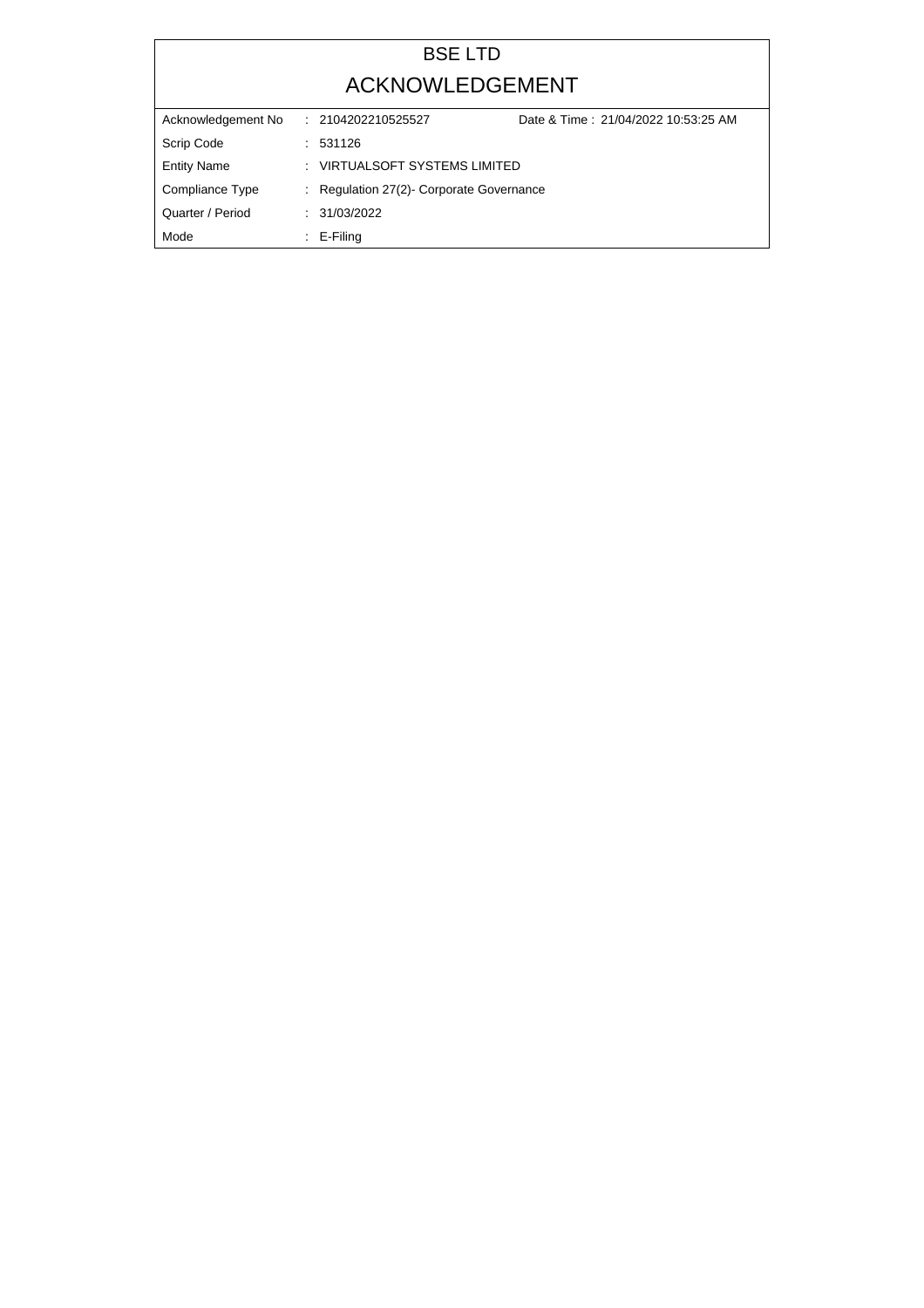| <b>General information about company</b>                       |                                    |  |  |  |  |  |  |
|----------------------------------------------------------------|------------------------------------|--|--|--|--|--|--|
| Scrip code                                                     | 531126                             |  |  |  |  |  |  |
| <b>NSE Symbol</b>                                              |                                    |  |  |  |  |  |  |
| <b>MSEI</b> Symbol                                             |                                    |  |  |  |  |  |  |
| <b>ISIN</b>                                                    | <b>INE237C01016</b>                |  |  |  |  |  |  |
| Name of the entity                                             | <b>VIRTUALSOFT SYSTEMS LIMITED</b> |  |  |  |  |  |  |
| Date of start of financial year                                | 01-04-2021                         |  |  |  |  |  |  |
| Date of end of financial year                                  | 31-03-2022                         |  |  |  |  |  |  |
| <b>Reporting Quarter</b>                                       | Yearly                             |  |  |  |  |  |  |
| Date of Report                                                 | 31-03-2022                         |  |  |  |  |  |  |
| Risk management committee                                      | Not Applicable                     |  |  |  |  |  |  |
| Market Capitalisation as per immediate previous Financial Year | Any other                          |  |  |  |  |  |  |

| <b>Annexure I</b>            |                                                         |            |            |                                                           |                            |                               |                            |                                                                                                      |                                             |                                             |                                                           |                      |                                            |                                                                                                                                                |                                                                                                                                                                             |                                                                                                                                                                          |                                                                                                                                                                                                               |                                             |                                             |
|------------------------------|---------------------------------------------------------|------------|------------|-----------------------------------------------------------|----------------------------|-------------------------------|----------------------------|------------------------------------------------------------------------------------------------------|---------------------------------------------|---------------------------------------------|-----------------------------------------------------------|----------------------|--------------------------------------------|------------------------------------------------------------------------------------------------------------------------------------------------|-----------------------------------------------------------------------------------------------------------------------------------------------------------------------------|--------------------------------------------------------------------------------------------------------------------------------------------------------------------------|---------------------------------------------------------------------------------------------------------------------------------------------------------------------------------------------------------------|---------------------------------------------|---------------------------------------------|
|                              |                                                         |            |            |                                                           |                            |                               |                            | Annexure I to be submitted by listed entity on quarterly basis                                       |                                             |                                             |                                                           |                      |                                            |                                                                                                                                                |                                                                                                                                                                             |                                                                                                                                                                          |                                                                                                                                                                                                               |                                             |                                             |
|                              |                                                         |            |            |                                                           |                            |                               |                            |                                                                                                      |                                             | <b>I. Composition of Board of Directors</b> |                                                           |                      |                                            |                                                                                                                                                |                                                                                                                                                                             |                                                                                                                                                                          |                                                                                                                                                                                                               |                                             |                                             |
|                              |                                                         |            |            |                                                           |                            |                               |                            | Disclosure of notes on composition of board of directors explanatory                                 |                                             |                                             |                                                           |                      |                                            |                                                                                                                                                |                                                                                                                                                                             |                                                                                                                                                                          |                                                                                                                                                                                                               |                                             |                                             |
|                              |                                                         |            |            |                                                           |                            |                               |                            |                                                                                                      |                                             |                                             | Whether the listed entity has a Regular Chairperson   Yes |                      |                                            |                                                                                                                                                |                                                                                                                                                                             |                                                                                                                                                                          |                                                                                                                                                                                                               |                                             |                                             |
|                              |                                                         |            |            |                                                           |                            |                               |                            |                                                                                                      |                                             |                                             | Whether Chairperson is related to MD or CEO Yes           |                      |                                            |                                                                                                                                                |                                                                                                                                                                             |                                                                                                                                                                          |                                                                                                                                                                                                               |                                             |                                             |
| Title<br>(Mr<br>$S_I$<br>Ms) | Name of the<br>Director                                 | <b>PAN</b> | <b>DIN</b> | Category 1<br>of directors                                | Category 2<br>of directors | Category<br>3 of<br>directors | Date<br>of<br><b>Birth</b> | Whether<br>special<br>resolution<br>passed?<br>[Refer Reg.<br>$17(1A)$ of<br>Listing<br>Regulations] | Date of<br>passing<br>special<br>resolution | <b>Initial Date</b><br>of<br>appointment    | Date of Re-<br>appointment                                | Date of<br>cessation | Tenure<br>of<br>director<br>(in<br>months) | No of<br>Directorship<br>in listed<br>entities<br>including<br>this listed<br>entity (Refer<br>Regulation<br>17A of<br>Listing<br>Regulations) | No of<br>Independent<br>Directorship<br>in listed<br>entities<br>including<br>this listed<br>entity<br>(Refer<br>Regulation<br>$17A(1)$ of<br>Listing<br><b>Regulations</b> | Number of<br>memberships<br>in Audit/<br>Stakeholder<br>Committee(s)<br>including<br>this listed<br>entity (Refer<br>Regulation<br>$26(1)$ of<br>Listing<br>Regulations) | No of post<br>of<br>Chairperson<br>in Audit/<br>Stakeholder<br>Committee<br>held in<br>listed<br>entities<br>including<br>this listed<br>entity (Refer<br>Regulation<br>$26(1)$ of<br>Listing<br>Regulations) | Notes for<br>not<br>providing<br><b>PAN</b> | Notes for<br>not<br>providing<br><b>DIN</b> |
| Mr                           | <b>GOKUL</b><br><b>NARESH</b><br><b>TANDAN</b>          | AACPT0696H | 00441563   | Executive<br>Director                                     | Chairperson MD             |                               | $25 -$<br>$03 -$<br>1955   | NA                                                                                                   |                                             | 31-07-2000                                  |                                                           |                      |                                            |                                                                                                                                                | $\overline{0}$                                                                                                                                                              | $\Omega$                                                                                                                                                                 | $\overline{0}$                                                                                                                                                                                                |                                             |                                             |
| Mr                           | <b>RAJENDRA</b><br><b>VIRUPAKSHA</b><br><b>KULKARNI</b> | ABBPK8717J | 00988255   | Non-<br>Executive -<br>Non<br>Independent<br>Director     | Not<br>Applicable          |                               | $18-$<br>$05 -$<br>1957    | <b>NA</b>                                                                                            |                                             | 01-07-2002                                  |                                                           |                      |                                            |                                                                                                                                                | $\Omega$                                                                                                                                                                    | $\mathcal{D}$                                                                                                                                                            | $\overline{0}$                                                                                                                                                                                                |                                             |                                             |
| Mrs                          | Ashima Puri                                             | AXTPP1547M | 07283446   | Non-<br>Executive -<br>Independent<br>Director            | Not<br>Applicable          |                               | $25 -$<br>$11-$<br>1985    | NA                                                                                                   |                                             | 30-09-2015                                  |                                                           |                      | 78                                         |                                                                                                                                                | 1                                                                                                                                                                           |                                                                                                                                                                          |                                                                                                                                                                                                               |                                             |                                             |
| Mr                           | <b>Sriniwas</b><br>Chandan                              | AMDPC4976A | 07263320   | Non-<br>Executive -<br>Independent Applicable<br>Director | Not                        |                               | $03 -$<br>$12-$<br>1977    | NA                                                                                                   |                                             | 30-09-2019                                  |                                                           |                      | 30                                         |                                                                                                                                                |                                                                                                                                                                             |                                                                                                                                                                          | $\Omega$                                                                                                                                                                                                      |                                             |                                             |

file:///E|/Mukta/Mukta/Mukta\_Roam1/VSL/2021-22/Q4/Corporate%20Governance\_March%202022.html[25/04/2022 17:07:17]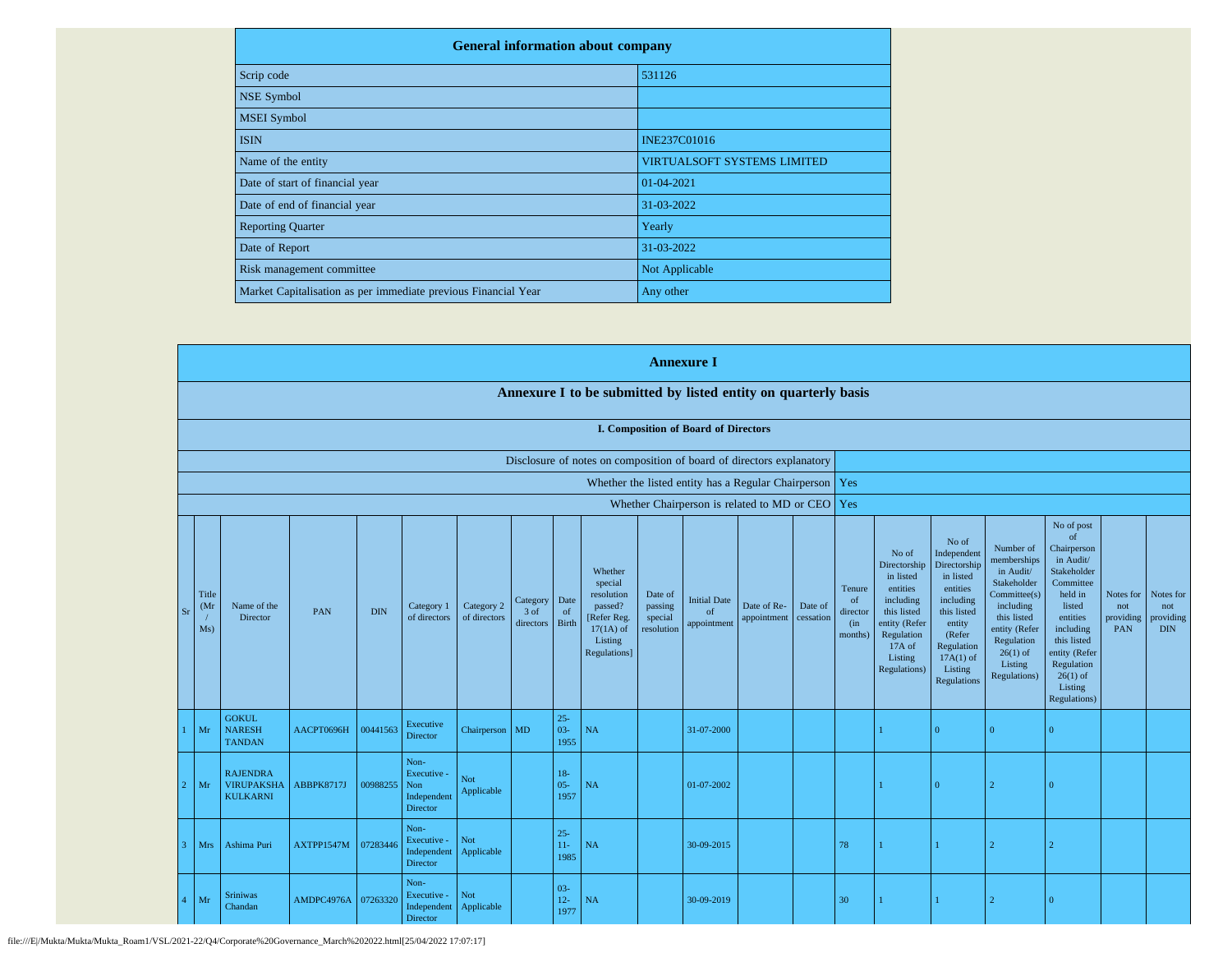|           | <b>Audit Committee Details</b> |                                                             |                                                    |                            |                        |                      |                |  |  |  |  |
|-----------|--------------------------------|-------------------------------------------------------------|----------------------------------------------------|----------------------------|------------------------|----------------------|----------------|--|--|--|--|
|           |                                | Whether the Audit Committee has a Regular Chairperson   Yes |                                                    |                            |                        |                      |                |  |  |  |  |
| <b>Sr</b> | <b>DIN</b><br>Number           | Name of Committee members                                   | Category 1 of directors                            | Category 2 of<br>directors | Date of<br>Appointment | Date of<br>Cessation | <b>Remarks</b> |  |  |  |  |
|           | 07283446                       | Ashima Puri                                                 | Non-Executive - Independent<br><b>Director</b>     | Chairperson                | 13-10-2015             |                      |                |  |  |  |  |
|           | 00988255                       | RAJENDRA VIRUPAKSHA<br><b>KULKARNI</b>                      | Non-Executive - Non<br><b>Independent Director</b> | Member                     | 13-10-2015             |                      |                |  |  |  |  |
|           | 07263320                       | Sriniwas Chandan                                            | Non-Executive - Independent<br><b>Director</b>     | Member                     | 14-11-2019             |                      |                |  |  |  |  |

|                |                                                                                                            | Nomination and remuneration committee         |                                                    |             |            |                      |         |
|----------------|------------------------------------------------------------------------------------------------------------|-----------------------------------------------|----------------------------------------------------|-------------|------------|----------------------|---------|
|                | Whether the Nomination and remuneration committee has a Regular Chairperson                                |                                               |                                                    |             |            |                      |         |
| <b>Sr</b>      | <b>DIN</b><br>Category 2 of<br>Name of Committee members<br>Category 1 of directors<br>directors<br>Number |                                               |                                                    |             |            | Date of<br>Cessation | Remarks |
|                | 07283446                                                                                                   | Ashima Puri                                   | Non-Executive - Independent<br><b>Director</b>     | Chairperson | 14-11-2018 |                      |         |
| $\overline{2}$ | 00988255                                                                                                   | <b>RAJENDRA VIRUPAKSHA</b><br><b>KULKARNI</b> | Non-Executive - Non<br><b>Independent Director</b> | Member      | 14-11-2018 |                      |         |
|                | 07263320                                                                                                   | Sriniwas Chandan                              | Non-Executive - Independent<br>Director            | Member      | 14-11-2019 |                      |         |

|                |           | <b>Stakeholders Relationship Committee</b> |                                        |                                                    |                            |                        |                      |         |  |  |  |
|----------------|-----------|--------------------------------------------|----------------------------------------|----------------------------------------------------|----------------------------|------------------------|----------------------|---------|--|--|--|
|                |           |                                            |                                        |                                                    |                            |                        |                      |         |  |  |  |
|                | <b>Sr</b> | <b>DIN</b><br>Number                       | Name of Committee members              | Category 1 of directors                            | Category 2 of<br>directors | Date of<br>Appointment | Date of<br>Cessation | Remarks |  |  |  |
|                |           | 07283446                                   | Ashima Puri                            | Non-Executive - Independent<br><b>Director</b>     | Chairperson                | 14-02-2019             |                      |         |  |  |  |
| $\overline{2}$ |           | 00988255                                   | RAJENDRA VIRUPAKSHA<br><b>KULKARNI</b> | Non-Executive - Non<br><b>Independent Director</b> | Member                     | 14-02-2019             |                      |         |  |  |  |
| 3              |           |                                            | 07263320 Sriniwas Chandan              | Non-Executive - Independent<br><b>Director</b>     | Member                     | 14-11-2019             |                      |         |  |  |  |

|                                                                 | <b>Risk Management Committee</b> |                              |                            |                            |                        |                      |         |  |  |  |  |  |
|-----------------------------------------------------------------|----------------------------------|------------------------------|----------------------------|----------------------------|------------------------|----------------------|---------|--|--|--|--|--|
| Whether the Risk Management Committee has a Regular Chairperson |                                  |                              |                            |                            |                        |                      |         |  |  |  |  |  |
| $\mathsf{S}$ r                                                  | <b>DIN</b><br>Number             | Name of Committee<br>members | Category 1 of<br>directors | Category 2 of<br>directors | Date of<br>Appointment | Date of<br>Cessation | Remarks |  |  |  |  |  |

|                | <b>Corporate Social Responsibility Committee</b>                                |                              |                            |                            |                        |                      |         |  |  |  |  |
|----------------|---------------------------------------------------------------------------------|------------------------------|----------------------------|----------------------------|------------------------|----------------------|---------|--|--|--|--|
|                | Whether the Corporate Social Responsibility Committee has a Regular Chairperson |                              |                            |                            |                        |                      |         |  |  |  |  |
| $\mathsf{S}_r$ | <b>DIN</b><br>Number                                                            | Name of Committee<br>members | Category 1 of<br>directors | Category 2 of<br>directors | Date of<br>Appointment | Date of<br>Cessation | Remarks |  |  |  |  |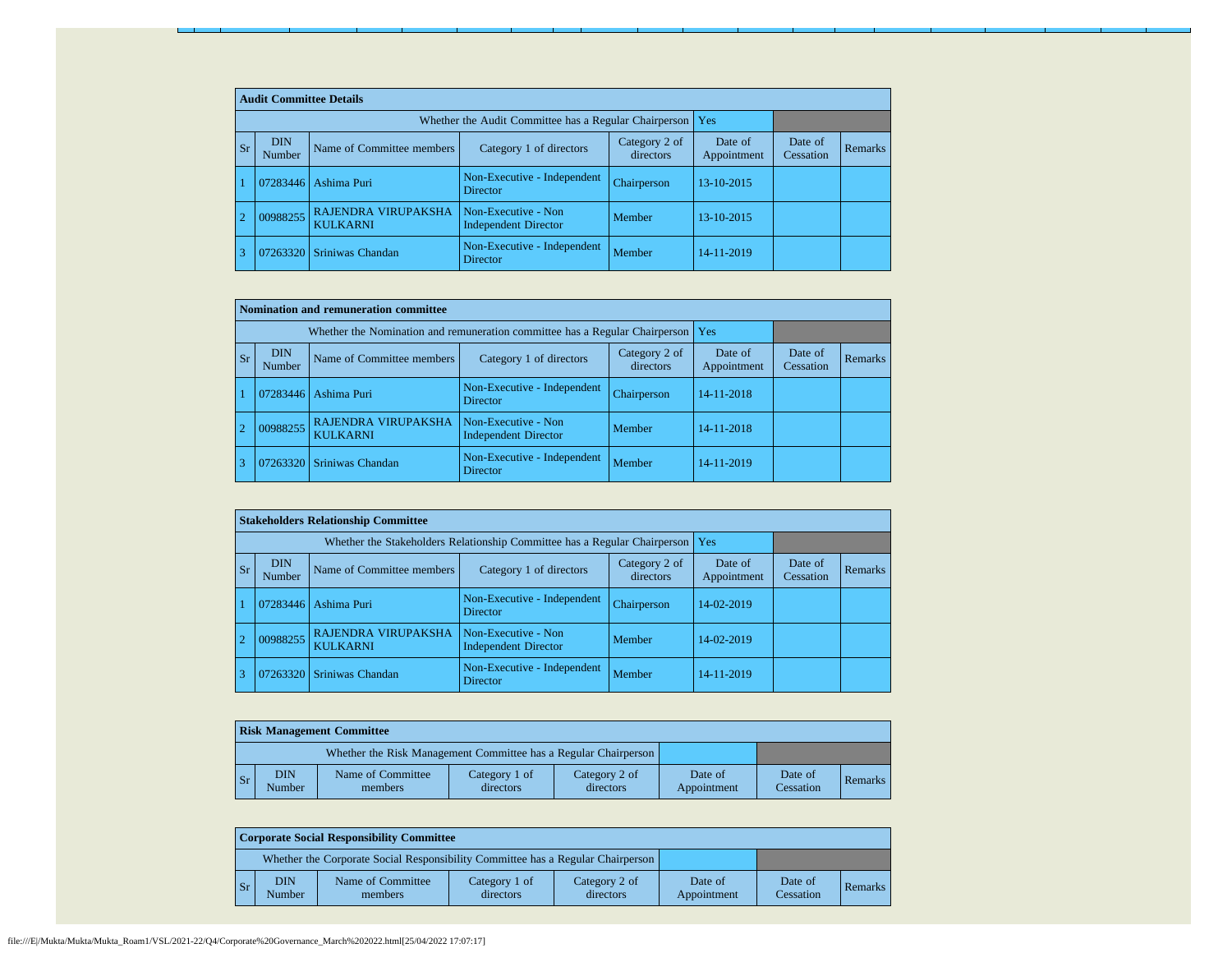## **Other Committee**

Sr DIN Number Name of Committee members Name of other committee Category 1 of directors Category 2 of directors Remarks

|                                           | <b>Annexure 1</b>                                                   |                                                             |                                                                      |                                       |                                                            |                                                                                      |                                                                        |  |  |  |  |
|-------------------------------------------|---------------------------------------------------------------------|-------------------------------------------------------------|----------------------------------------------------------------------|---------------------------------------|------------------------------------------------------------|--------------------------------------------------------------------------------------|------------------------------------------------------------------------|--|--|--|--|
| <b>Annexure 1</b>                         |                                                                     |                                                             |                                                                      |                                       |                                                            |                                                                                      |                                                                        |  |  |  |  |
| <b>III.</b> Meeting of Board of Directors |                                                                     |                                                             |                                                                      |                                       |                                                            |                                                                                      |                                                                        |  |  |  |  |
|                                           | Disclosure of notes on meeting of<br>board of directors explanatory |                                                             |                                                                      |                                       |                                                            |                                                                                      |                                                                        |  |  |  |  |
| l Sr                                      | Date(s) of<br>meeting (if any)<br>in the previous<br>quarter        | Date(s) of<br>meeting (if<br>any) in the<br>current quarter | Maximum gap<br>between any two<br>consecutive (in<br>number of days) | Notes for<br>not<br>providing<br>Date | Whether<br>requirement of<br><b>Ouorum</b> met<br>(Yes/No) | Number of Directors<br>present* (All directors<br>including Independent<br>Director) | No. of<br>Independent<br><b>Directors</b><br>attending the<br>meeting* |  |  |  |  |
|                                           | 13-11-2021                                                          |                                                             |                                                                      |                                       | Yes                                                        | 4                                                                                    |                                                                        |  |  |  |  |
| $\overline{2}$                            |                                                                     | 14-02-2022                                                  | 92                                                                   |                                       | Yes                                                        |                                                                                      |                                                                        |  |  |  |  |

|                | <b>Annexure 1</b>                                        |                                                                                                            |                                                                      |                               |                                       |                                                        |                                                                                            |                                                                           |  |  |  |  |  |
|----------------|----------------------------------------------------------|------------------------------------------------------------------------------------------------------------|----------------------------------------------------------------------|-------------------------------|---------------------------------------|--------------------------------------------------------|--------------------------------------------------------------------------------------------|---------------------------------------------------------------------------|--|--|--|--|--|
|                | <b>IV. Meeting of Committees</b>                         |                                                                                                            |                                                                      |                               |                                       |                                                        |                                                                                            |                                                                           |  |  |  |  |  |
|                | Disclosure of notes on meeting of committees explanatory |                                                                                                            |                                                                      |                               |                                       |                                                        |                                                                                            |                                                                           |  |  |  |  |  |
| <b>Sr</b>      | Name of<br>Committee                                     | $Date(s)$ of meeting (Enter<br>dates of Previous quarter<br>and Current quarter in<br>chronological order) | Maximum gap<br>between any two<br>consecutive (in<br>number of days) | Name of<br>other<br>committee | Reson<br>for not<br>providing<br>date | Whether<br>requirement<br>of Quorum<br>met<br>(Yes/No) | Number of<br>Directors present*<br>(All directors<br>including<br>Independent<br>Director) | No. of<br>Independent<br><b>Directors</b><br>attending<br>the<br>meeting* |  |  |  |  |  |
|                | Audit<br>Committee                                       | 13-11-2021                                                                                                 |                                                                      |                               |                                       | Yes                                                    | 3                                                                                          | $\overline{2}$                                                            |  |  |  |  |  |
| $\overline{2}$ | Audit<br>Committee                                       | 14-02-2022                                                                                                 | 92                                                                   |                               |                                       | Yes                                                    | 3                                                                                          | $\overline{2}$                                                            |  |  |  |  |  |
| 3              | Nomination<br>and<br>remuneration<br>committee           | 13-11-2021                                                                                                 |                                                                      |                               |                                       | Yes                                                    | 3                                                                                          | $\overline{2}$                                                            |  |  |  |  |  |
| $\overline{4}$ | Nomination<br>and<br>remuneration<br>committee           | 14-02-2022                                                                                                 | 92                                                                   |                               |                                       | Yes                                                    | 3                                                                                          | $\overline{2}$                                                            |  |  |  |  |  |
| 5              | <b>Stakeholders</b><br>Relationship<br>Committee         | 13-11-2021                                                                                                 |                                                                      |                               |                                       | Yes                                                    | 3                                                                                          | $\overline{2}$                                                            |  |  |  |  |  |
| 6              | <b>Stakeholders</b><br>Relationship<br>Committee         | 14-02-2022                                                                                                 | 92                                                                   |                               |                                       | Yes                                                    | 3                                                                                          | $\overline{2}$                                                            |  |  |  |  |  |

**Annexure 1**

**V. Related Party Transactions**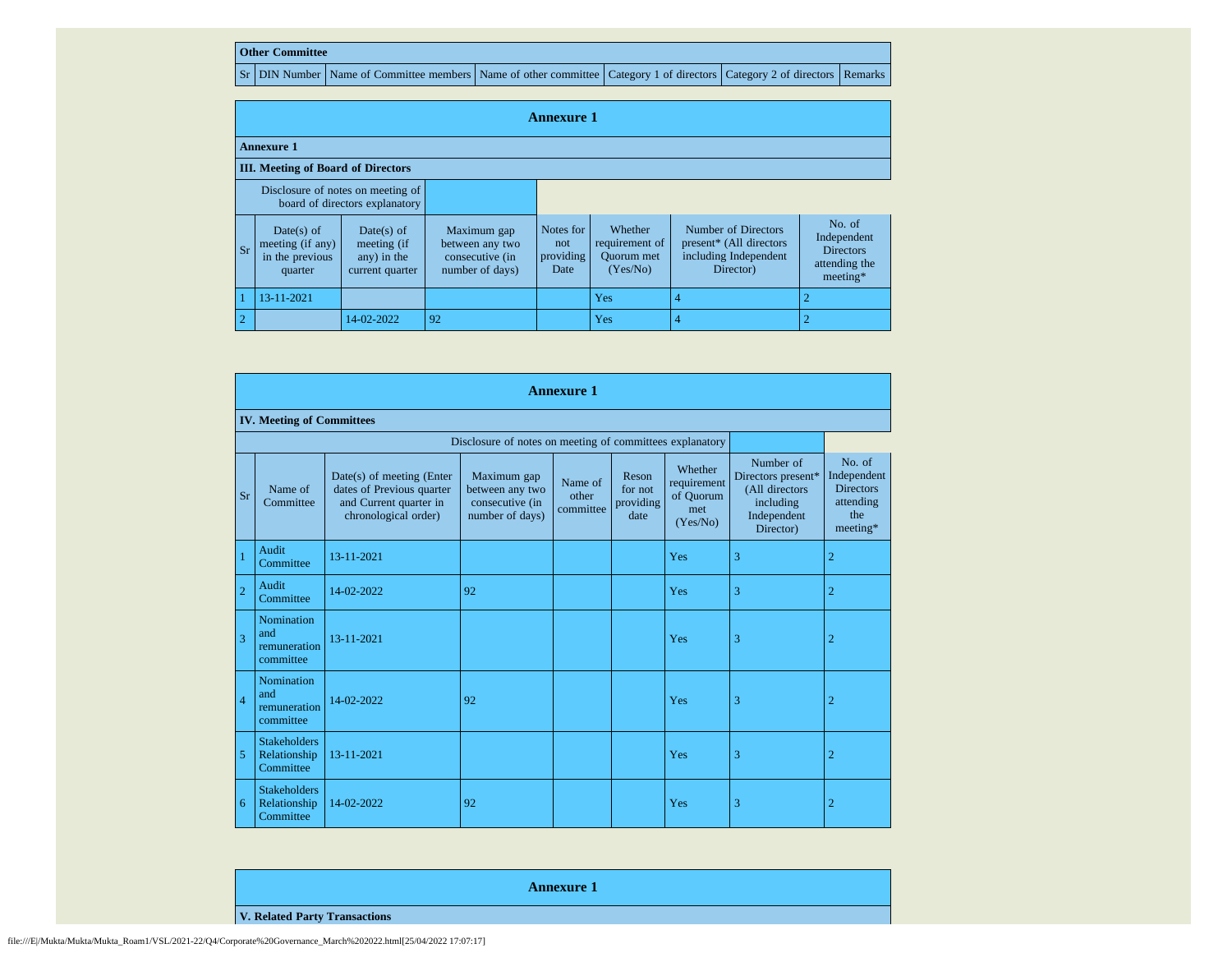| <b>Sr</b> | Subject                                                                                                   | Compliance status<br>(Yes/No/NA) | If status is "No" details of non-<br>compliance may be given here. |
|-----------|-----------------------------------------------------------------------------------------------------------|----------------------------------|--------------------------------------------------------------------|
|           | Whether prior approval of audit committee obtained                                                        | Yes                              |                                                                    |
|           | Whether shareholder approval obtained for material RPT                                                    | NA                               |                                                                    |
|           | Whether details of RPT entered into pursuant to omnibus approval<br>have been reviewed by Audit Committee | <b>Yes</b>                       |                                                                    |

|                         | <b>Annexure 1</b>                                                                                                                                                                                               |                                  |  |  |  |  |  |  |  |  |
|-------------------------|-----------------------------------------------------------------------------------------------------------------------------------------------------------------------------------------------------------------|----------------------------------|--|--|--|--|--|--|--|--|
| <b>VI. Affirmations</b> |                                                                                                                                                                                                                 |                                  |  |  |  |  |  |  |  |  |
| Sr                      | Subject                                                                                                                                                                                                         | Compliance<br>status<br>(Yes/No) |  |  |  |  |  |  |  |  |
|                         | The composition of Board of Directors is in terms of SEBI (Listing obligations and disclosure requirements)<br>Regulations, 2015                                                                                | Yes                              |  |  |  |  |  |  |  |  |
| $\overline{2}$          | The composition of the following committees is in terms of SEBI(Listing obligations and disclosure requirements)<br>Regulations, 2015 a. Audit Committee                                                        | Yes                              |  |  |  |  |  |  |  |  |
| 3                       | The composition of the following committees is in terms of SEBI(Listing obligations and disclosure requirements)<br>Regulations, 2015. b. Nomination & remuneration committee                                   | Yes                              |  |  |  |  |  |  |  |  |
| $\overline{4}$          | The composition of the following committees is in terms of SEBI(Listing obligations and disclosure requirements)<br>Regulations, 2015. c. Stakeholders relationship committee                                   | Yes                              |  |  |  |  |  |  |  |  |
| 5                       | The composition of the following committees is in terms of SEBI(Listing obligations and disclosure requirements)<br>Regulations, 2015. d. Risk management committee (applicable to the top 500 listed entities) | <b>NA</b>                        |  |  |  |  |  |  |  |  |
| 6                       | The committee members have been made aware of their powers, role and responsibilities as specified in SEBI<br>(Listing obligations and disclosure requirements) Regulations, 2015.                              | Yes                              |  |  |  |  |  |  |  |  |
| $\overline{7}$          | The meetings of the board of directors and the above committees have been conducted in the manner as specified<br>in SEBI (Listing obligations and disclosure requirements) Regulations, 2015.                  | Yes                              |  |  |  |  |  |  |  |  |
| 8                       | This report and/or the report submitted in the previous quarter has been placed before Board of Directors.                                                                                                      | Yes                              |  |  |  |  |  |  |  |  |

|                | <b>Annexure 1</b>            |                                          |  |  |  |
|----------------|------------------------------|------------------------------------------|--|--|--|
| <b>Sr</b>      | Subject<br>Compliance status |                                          |  |  |  |
|                | Name of signatory            | Mukta Ahuja                              |  |  |  |
| $\overline{2}$ | Designation                  | Company Secretary and Compliance Officer |  |  |  |

| <b>Annexure II</b>                                                                                              |                                                                 |                                  |                                                                    |                      |  |  |
|-----------------------------------------------------------------------------------------------------------------|-----------------------------------------------------------------|----------------------------------|--------------------------------------------------------------------|----------------------|--|--|
| Annexure II to be submitted by listed entity at the end of the financial year (for the whole of financial year) |                                                                 |                                  |                                                                    |                      |  |  |
| I. Disclosure on website in terms of Listing Regulations                                                        |                                                                 |                                  |                                                                    |                      |  |  |
| Sr                                                                                                              | Item                                                            | Compliance status<br>(Yes/No/NA) | If status is "No" details of non-<br>compliance may be given here. | Web address          |  |  |
|                                                                                                                 | Details of business                                             | Yes                              |                                                                    | www.visrtualsoft.com |  |  |
|                                                                                                                 | Terms and conditions of appointment of<br>independent directors | Yes                              |                                                                    | www.visrtualsoft.com |  |  |
|                                                                                                                 | Composition of various committees of board<br>of directors      | Yes                              |                                                                    | www.visrtualsoft.com |  |  |
|                                                                                                                 | Code of conduct of board of directors and                       |                                  |                                                                    |                      |  |  |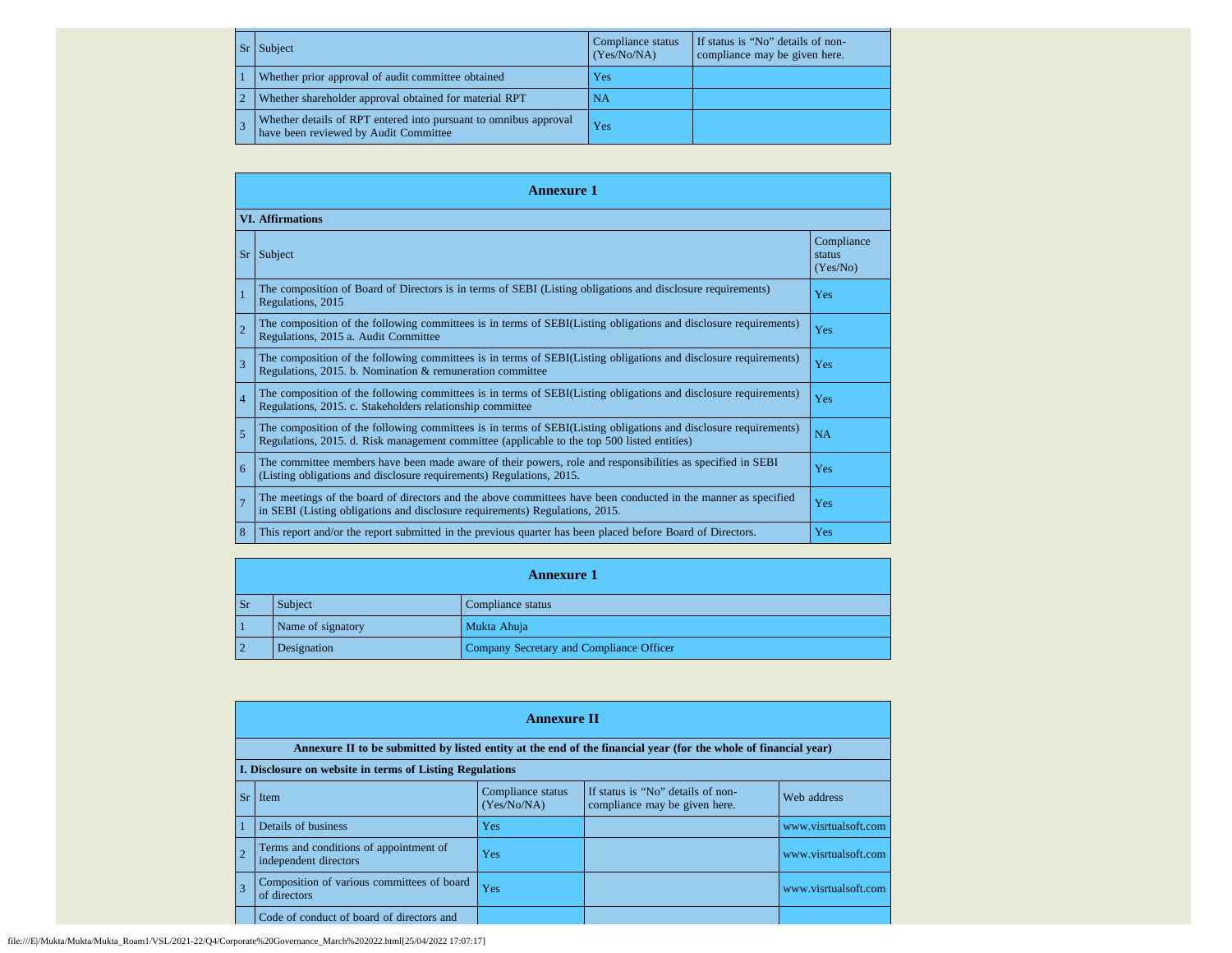| $\overline{4}$ | senior management personnel                                                | Yes        | www.visrtualsoft.com |
|----------------|----------------------------------------------------------------------------|------------|----------------------|
|                | Details of establishment of vigil mechanism/<br>Whistle Blower policy      | Yes        | www.visrtualsoft.com |
| 6              | Criteria of making payments to non-<br>executive directors                 | <b>Yes</b> | www.visrtualsoft.com |
|                | Policy on dealing with related party<br>transactions                       | Yes        | www.visrtualsoft.com |
|                | Policy for determining 'material' subsidiaries                             | Yes        | www.visrtualsoft.com |
| $\mathbf Q$    | Details of familiarization programmes<br>imparted to independent directors | Yes        | www.visrtualsoft.com |

## **Annexure II**

|    | Annexure II to be submitted by listed entity at the end of the financial year (for the whole of financial year)                                                                              |                                     |                                                                      |                      |  |  |
|----|----------------------------------------------------------------------------------------------------------------------------------------------------------------------------------------------|-------------------------------------|----------------------------------------------------------------------|----------------------|--|--|
|    | I. Disclosure on website in terms of Listing Regulations                                                                                                                                     |                                     |                                                                      |                      |  |  |
| Sr | Item                                                                                                                                                                                         | Compliance<br>status<br>(Yes/No/NA) | If status is "No" details<br>of non-compliance may<br>be given here. | Web address          |  |  |
| 10 | Contact information of the designated officials of the listed entity<br>who are responsible for assisting and handling investor grievances                                                   | Yes                                 |                                                                      | www.visrtualsoft.com |  |  |
| 11 | email address for grievance redressal and other relevant details                                                                                                                             | Yes                                 |                                                                      | www.visrtualsoft.com |  |  |
| 12 | <b>Financial results</b>                                                                                                                                                                     | Yes                                 |                                                                      | www.visrtualsoft.com |  |  |
| 13 | Shareholding pattern                                                                                                                                                                         | <b>Yes</b>                          |                                                                      | www.visrtualsoft.com |  |  |
| 14 | Details of agreements entered into with the media companies<br>and/or their associates                                                                                                       | <b>NA</b>                           |                                                                      |                      |  |  |
| 15 | Schedule of analyst or institutional investor meet and presentations<br>made by the listed entity to analysts or institutional investors<br>simultaneously with submission to stock exchange | Yes                                 |                                                                      | www.visrtualsoft.com |  |  |
| 16 | New name and the old name of the listed entity                                                                                                                                               | Yes                                 |                                                                      | www.visrtualsoft.com |  |  |
| 17 | Advertisements as per regulation 47 (1)                                                                                                                                                      | Yes                                 |                                                                      | www.visrtualsoft.com |  |  |
| 18 | Credit rating or revision in credit rating obtained                                                                                                                                          | <b>NA</b>                           |                                                                      |                      |  |  |
| 19 | Separate audited financial statements of each subsidiary of the<br>listed entity in respect of a relevant financial year                                                                     | Yes                                 |                                                                      | www.visrtualsoft.com |  |  |
| 20 | Whether company has provided information under separate section<br>on its website as per Regulation $46(2)$                                                                                  | Yes                                 |                                                                      | www.visrtualsoft.com |  |  |
| 21 | Materiality Policy as per Regulation 30                                                                                                                                                      | Yes                                 |                                                                      | www.visrtualsoft.com |  |  |
| 22 | Dividend Distribution policy as per Regulation 43A (as applicable)                                                                                                                           | NA                                  |                                                                      |                      |  |  |
| 23 | It is certified that these contents on the website of the listed entity<br>are correct                                                                                                       | Yes                                 |                                                                      | www.visrtualsoft.com |  |  |

| <b>Annexure II</b>             |                                                                                                                      |                        |                                     |                                                                    |  |
|--------------------------------|----------------------------------------------------------------------------------------------------------------------|------------------------|-------------------------------------|--------------------------------------------------------------------|--|
| <b>II. Annual Affirmations</b> |                                                                                                                      |                        |                                     |                                                                    |  |
|                                | <b>Particulars</b>                                                                                                   | Regulation<br>Number   | Compliance<br>status<br>(Yes/No/NA) | If status is "No" details of non-<br>compliance may be given here. |  |
|                                | Independent director(s) have been appointed in terms of<br>specified criteria of 'independence' and/or 'eligibility' | $16(1)(b) \&$<br>25(6) | Yes                                 |                                                                    |  |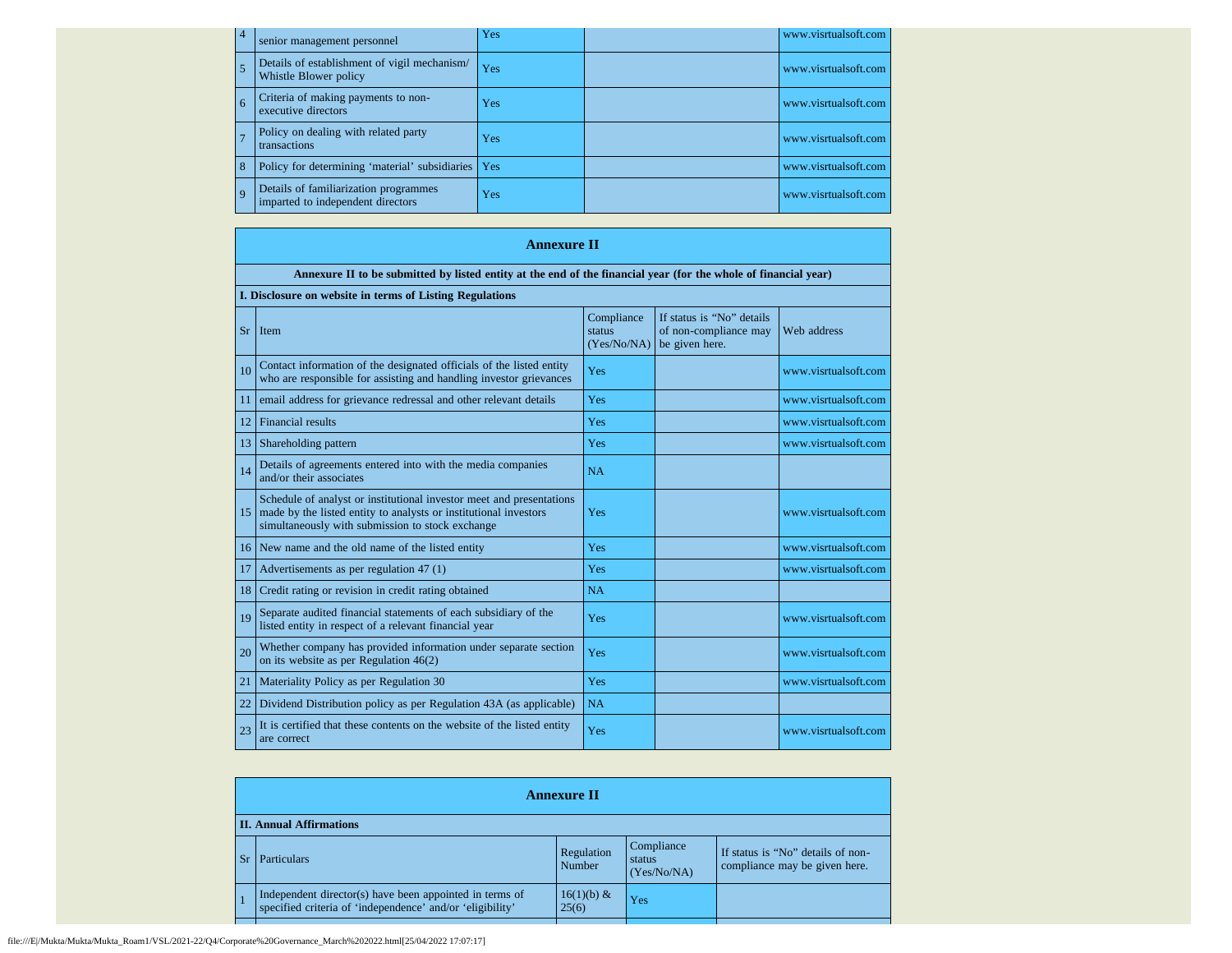| $\overline{2}$ | Board composition                             | $17(1)$ ,<br>$17(1A)$ &<br>17(1B) | Yes |  |
|----------------|-----------------------------------------------|-----------------------------------|-----|--|
| 3              | Meeting of Board of directors                 | 17(2)                             | Yes |  |
| $\overline{4}$ | <b>Ouorum of Board meeting</b>                | 17(2A)                            | Yes |  |
| 5              | <b>Review of Compliance Reports</b>           | 17(3)                             | Yes |  |
| 6              | Plans for orderly succession for appointments | 17(4)                             | Yes |  |
| $\mathcal{I}$  | Code of Conduct                               | 17(5)                             | Yes |  |
| 8              | Fees/compensation                             | 17(6)                             | Yes |  |
| $\mathbf{Q}$   | Minimum Information                           | 17(7)                             | Yes |  |
|                | 10 Compliance Certificate                     | 17(8)                             | Yes |  |

|               | <b>Annexure II</b>                                                |                            |                                  |                                                                   |  |  |  |
|---------------|-------------------------------------------------------------------|----------------------------|----------------------------------|-------------------------------------------------------------------|--|--|--|
|               | <b>II. Annual Affirmations</b>                                    |                            |                                  |                                                                   |  |  |  |
| <b>Sr</b>     | Particulars                                                       | Regulation<br>Number       | Compliance status<br>(Yes/No/NA) | If status is "No" details of non-compliance<br>may be given here. |  |  |  |
| 11            | Risk Assessment & Management                                      | 17(9)                      | <b>NA</b>                        |                                                                   |  |  |  |
| <sup>12</sup> | Performance Evaluation of Independent<br><b>Directors</b>         | 17(10)                     | Yes                              |                                                                   |  |  |  |
| 13            | <b>Recommendation of Board</b>                                    | 17(11)                     | Yes                              |                                                                   |  |  |  |
| 14            | Maximum number of Directorships                                   | 17A                        | Yes                              |                                                                   |  |  |  |
| 15            | <b>Composition of Audit Committee</b>                             | 18(1)                      | Yes                              |                                                                   |  |  |  |
| <sup>16</sup> | Meeting of Audit Committee                                        | 18(2)                      | Yes                              |                                                                   |  |  |  |
| <sup>17</sup> | Composition of nomination & remuneration<br>committee             | 19(1) & (2)                | Yes                              |                                                                   |  |  |  |
| 18            | <b>Quorum of Nomination and Remuneration</b><br>Committee meeting | 19(2A)                     | Yes                              |                                                                   |  |  |  |
| 19            | Meeting of Nomination and Remuneration<br>Committee               | 19(3A)                     | Yes                              |                                                                   |  |  |  |
| 20            | <b>Composition of Stakeholder Relationship</b><br>Committee       | $20(1), 20(2)$ &<br>20(2A) | Yes                              |                                                                   |  |  |  |

|    | <b>Annexure II</b>                                                                 |                                       |                                     |                                                                    |  |  |  |
|----|------------------------------------------------------------------------------------|---------------------------------------|-------------------------------------|--------------------------------------------------------------------|--|--|--|
|    | <b>II. Annual Affirmations</b>                                                     |                                       |                                     |                                                                    |  |  |  |
| Sr | Particulars                                                                        | <b>Regulation Number</b>              | Compliance<br>status<br>(Yes/No/NA) | If status is "No" details of non-<br>compliance may be given here. |  |  |  |
| 21 | Meeting of Stakeholders Relationship Committee                                     | 20(3A)                                | Yes                                 |                                                                    |  |  |  |
| 22 | Composition and role of risk management<br>committee                               | 21(1), (2), (3), (4)                  | <b>NA</b>                           |                                                                    |  |  |  |
| 23 | Meeting of Risk Management Committee                                               | 21(3A)                                | <b>NA</b>                           |                                                                    |  |  |  |
| 24 | Vigil Mechanism                                                                    | 22                                    | Yes                                 |                                                                    |  |  |  |
| 25 | Policy for related party Transaction                                               | 23(1), (1A), (5), (6), (7)<br>$\&(8)$ | Yes                                 |                                                                    |  |  |  |
| 26 | Prior or Omnibus approval of Audit Committee for<br>all related party transactions | 23(2), (3)                            | Yes                                 |                                                                    |  |  |  |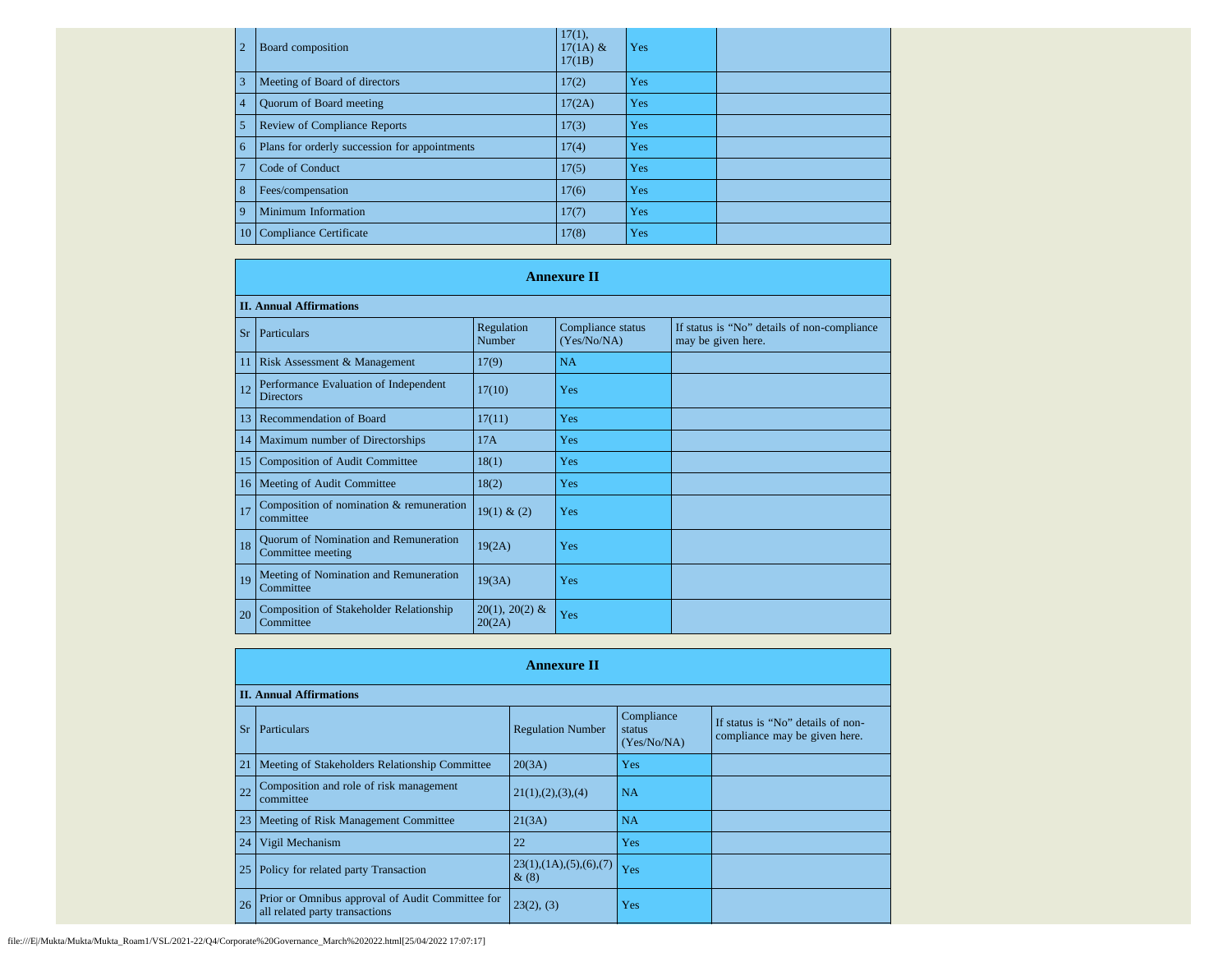|    | Approval for material related party transactions                                       | 23(4)                        | NA  |  |
|----|----------------------------------------------------------------------------------------|------------------------------|-----|--|
| 28 | Disclosure of related party transactions on<br>consolidated basis                      | 23(9)                        | Yes |  |
| 29 | Composition of Board of Directors of unlisted<br>material Subsidiary                   | 24(1)                        | Yes |  |
|    | Other Corporate Governance requirements with<br>respect to subsidiary of listed entity | $24(2),(3),(4),(5)$ &<br>(6) | Yes |  |

|           | <b>Annexure II</b>                                                                                                   |                      |                                     |                                                                    |  |  |
|-----------|----------------------------------------------------------------------------------------------------------------------|----------------------|-------------------------------------|--------------------------------------------------------------------|--|--|
|           | <b>II. Annual Affirmations</b>                                                                                       |                      |                                     |                                                                    |  |  |
| <b>Sr</b> | Particulars                                                                                                          | Regulation<br>Number | Compliance<br>status<br>(Yes/No/NA) | If status is "No" details of non-<br>compliance may be given here. |  |  |
| 31        | Annual Secretarial Compliance Report                                                                                 | 24(A)                | Yes                                 |                                                                    |  |  |
| 32        | Alternate Director to Independent Director                                                                           | 25(1)                | <b>NA</b>                           |                                                                    |  |  |
| 33        | <b>Maximum Tenure</b>                                                                                                | 25(2)                | Yes                                 |                                                                    |  |  |
| 34        | Meeting of independent directors                                                                                     | $25(3)$ &<br>(4)     | Yes                                 |                                                                    |  |  |
| 35        | Familiarization of independent directors                                                                             | 25(7)                | Yes                                 |                                                                    |  |  |
| 36        | Declaration from Independent Director                                                                                | $25(8)$ &<br>(9)     | Yes                                 |                                                                    |  |  |
| 37        | D & O Insurance for Independent Directors                                                                            | 25(10)               | <b>NA</b>                           |                                                                    |  |  |
| 38        | Memberships in Committees                                                                                            | 26(1)                | Yes                                 |                                                                    |  |  |
| 39        | Affirmation with compliance to code of conduct from members<br>of Board of Directors and Senior management personnel | 26(3)                | Yes                                 |                                                                    |  |  |
| 40        | Disclosure of Shareholding by Non-Executive Directors                                                                | 26(4)                | Yes                                 |                                                                    |  |  |
| 41        | Policy with respect to Obligations of directors and senior<br>management                                             | $26(2)$ &<br>26(5)   | Yes                                 |                                                                    |  |  |
|           | Any other information to be provided - Add Notes                                                                     |                      |                                     |                                                                    |  |  |

| <b>Annexure II</b> |                                          |  |  |  |
|--------------------|------------------------------------------|--|--|--|
| Name of signatory  | Mukta Ahuja                              |  |  |  |
| Designation        | Company Secretary and Compliance Officer |  |  |  |

| <b>Annexure II</b>                                                                                                                                                    |                                         |  |  |  |
|-----------------------------------------------------------------------------------------------------------------------------------------------------------------------|-----------------------------------------|--|--|--|
| <b>III.</b> Affirmations                                                                                                                                              |                                         |  |  |  |
| <b>Sr</b>   Particulars                                                                                                                                               | <b>Compliance status</b><br>(Yes/No/NA) |  |  |  |
| The Listed Entity has approved Material Subsidiary Policy and the Corporate Governance requirements with<br>respect to subsidiary of Listed Entity have been complied | Yes                                     |  |  |  |
| Any other information to be provided                                                                                                                                  |                                         |  |  |  |